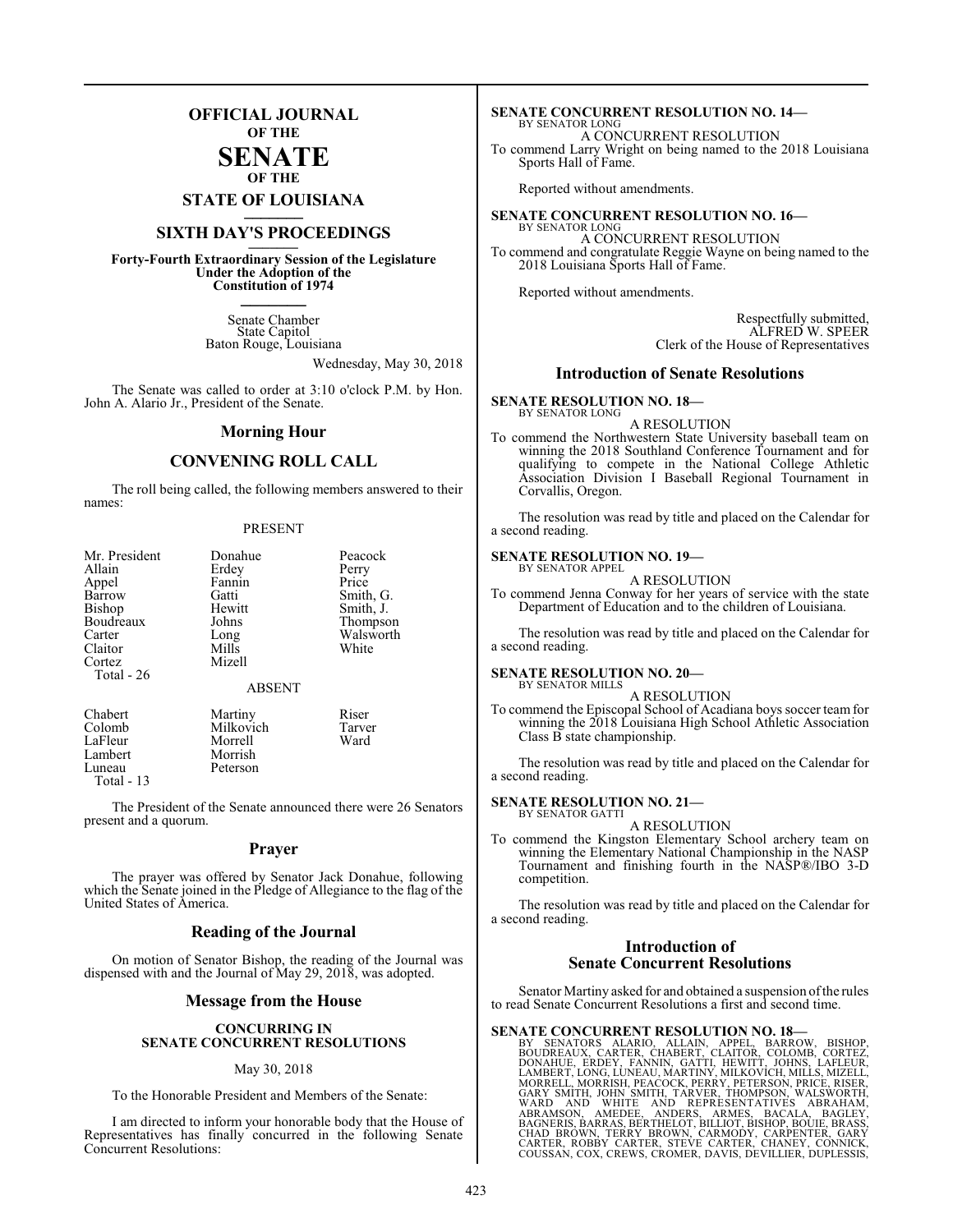## **Page 2 SENATE 6th DAY'S PROCEEDINGS**

## May 30, 2018

DWIGHT, EDMONDS, EMERSON, FALCONER, FOIL, FRANKLIN,<br>GAINES, GAROFALO, GISCLAIR, GLOVER, GUINN, HALL, JIMMY<br>HARRIS, LANCE HARRIS, HAVARD, HAZEL, HENRY, HENSGENS,<br>HILFERTY,HILL,HODGES,HOFFMANN,HOLLIS,HORTON,JENNORD,<br>HUNTER,H

#### A CONCURRENT RESOLUTION

To express the sincere condolences of the Legislature of Louisiana upon the death of Elaine Schwartzenberg Edwards, former First Lady of Louisiana and a woman who embodied Louisiana's belief in the value of strong families, a deep sense of community, and a commitment to the ideals of the indomitable American spirit.

The concurrent resolution was read by title. Senator Martiny moved to adopt the Senate Concurrent Resolution.

#### **ROLL CALL**

The roll was called with the following result:

#### YEAS

| Mr. President | Erdey         | Peacock   |
|---------------|---------------|-----------|
| Allain        | Fannin        | Perry     |
| Appel         | Gatti         | Price     |
| Barrow        | Hewitt        | Riser     |
| Bishop        | Johns         | Smith, G. |
| Boudreaux     | Long          | Smith, J. |
| Carter        | Luneau        | Tarver    |
| Chabert       | Martiny       | Thompson  |
| Claitor       | Milkovich     | Walsworth |
| Cortez        | Mills         | White     |
| Donahue       | Mizell        |           |
| Total - 32    |               |           |
|               | <b>NAYS</b>   |           |
| Total - 0     |               |           |
|               | <b>ABSENT</b> |           |
| Colomb        | Morrell       | Ward      |
| LaFleur       | Morrish       |           |
| Lambert       | Peterson      |           |

The Chair declared the Senate adopted the Senate Concurrent Resolution and ordered it sent to the House.

#### **Senate Resolutions on Second Reading**

## **SENATE RESOLUTION NO. 14—**

Total - 7

BY SENATOR JOHN SMITH A RESOLUTION

To commend Jerry C. Waller on being sworn in as the chief of police of Anacoco, Louisiana.

On motion of Senator John Smith the resolution was read by title and adopted.

#### **SENATE RESOLUTION NO. 15—** BY SENATOR JOHN SMITH

A RESOLUTION To commend Fort Polk Fire Chief Emeritus Michael L. Kuk for being inducted into the Military Firefighter Heritage Foundation Hall of Fame.

On motion of Senator John Smith the resolution was read by title and adopted.

#### **SENATE RESOLUTION NO. 16—**

BY SENATOR MORRELL A RESOLUTION

To urge and request BP P.L.C. to institute medical monitoring and treatment, and to publish advisory medical protocols to all Louisiana residents and clean-up workers who were exposed to chemicals related to the Deepwater Horizon oil spill.

On motion of Senator Carter the resolution was read by title and adopted.

## **SENATE RESOLUTION NO. 17—** BY SENATOR WALSWORTH

A RESOLUTION

To commend Lieutenant Julie Lewis and Captain Tommy Lewis upon their retirement.

On motion of Senator Walsworth the resolution was read by title and adopted.

#### **Senate Concurrent Resolutions on Second Reading**

# **SENATE CONCURRENT RESOLUTION NO. 17—** BY SENATOR MILKOVICH

A CONCURRENT RESOLUTION

To commend former Louisiana state Senator Bill Keith on his support and endorsement of teaching creationism in the public schools.

The resolution was read by title and referred by the President to the Committee on Senate and Governmental Affairs.

#### **Message from the House**

#### **HOUSE CONFEREES APPOINTED**

#### May 30, 2018

To the Honorable President and Members of the Senate:

I am directed to inform your honorable body that the Speaker of the House of Representatives has appointed the following members, on the part of the House of Representatives, to confer, with a like committee from the Senate, on the disagreement to **Senate Concurrent Resolution No. 4** by Senator Allain:

Representatives Bishop, Abramson and Jim Morris.

Respectfully submitted, ALFRED W. SPEER Clerk of the House of Representatives

#### **Message from the House**

#### **CONCURRING IN SENATE CONCURRENT RESOLUTIONS**

May 30, 2018

To the Honorable President and Members of the Senate:

I am directed to inform your honorable body that the House of Representatives has finally concurred in the following Senate Concurrent Resolutions:

SENATE CONCURRENT RESOLUTION NO. 18-<br>BY SENATORS ALARIO, ALLAIN, APPEL, BARROW, BISHOP,<br>BOUDREAUX, CARTER, CHABERT, CLAITOR, COLOMB, CORTEZ,<br>DONAHUE, ERDEY, FANNIN, GATTI, HEWITT, JOHNS, LAFLEUR,<br>LAMBERT, LONG, LUNEAU, MAR CHAD BRÓWN, TERRY BROWN, CARMODY, CARPENTER, GARY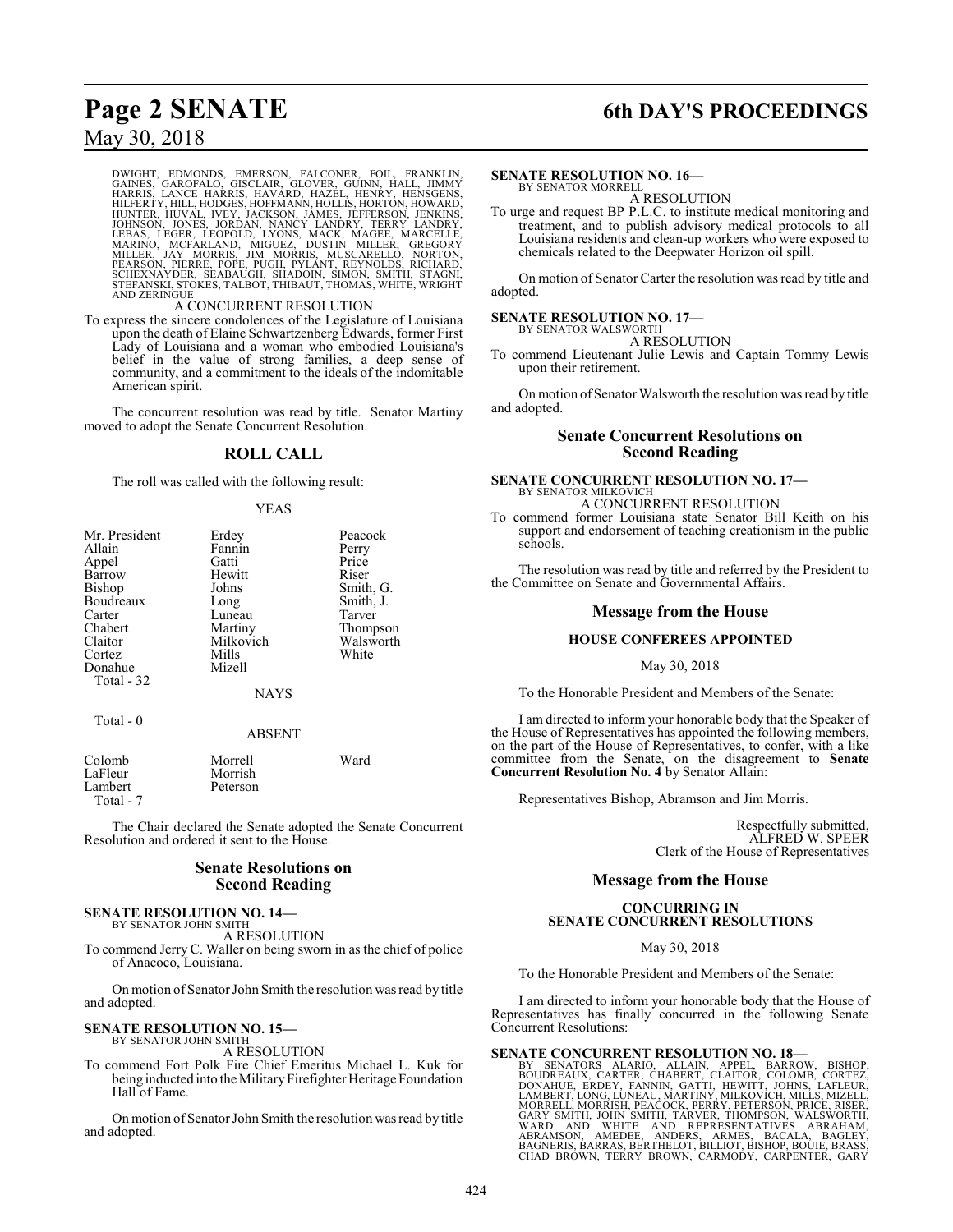# **6th DAY'S PROCEEDINGS Page 3 SENATE**

CARTER, ROBBY CARTER, STEVE CARTER, CHANEY, CONNICK,<br>COUSSAN, COX, CREWS, CROMER, DAVIS, DEVILLIER, DUPLESSIS,<br>DWIGHT, EDMONDS, EMERSON, FALCONER, FOIL, FRANKLIN,<br>GANES, GAROFALO, GISCLAIR, GLOVER, GUINN, HALL, JIMMY<br>HARRI AND ZERINGUE

#### A CONCURRENT RESOLUTION

To express the sincere condolences of the Legislature of Louisiana upon the death of Elaine Schwartzenberg Edwards, former First Lady of Louisiana and a woman who embodied Louisiana's belief in the value of strong families, a deep sense of community, and a commitment to the ideals of the indomitable American spirit.

Reported without amendments.

Respectfully submitted, ALFRED W. SPEER Clerk of the House of Representatives

#### **Rules Suspended**

Senator Allain asked for and obtained a suspension of the rules to recommit a bill.

## **SENATE BILL NO. 16—** BY SENATOR MORRELL

AN ACT

To enact R.S. 47:6006.1(H), relative to tax credits; to terminate the credit for ad valorem taxes paid on offshore vessels; to provide for a transition period; and to provide for related matters.

On motion of Senator Allain the bill, which was on Third Reading and Final Passage was read by title and recommitted to the Committee on Finance.

#### **Rules Suspended**

Senator Allain asked for and obtained a suspension of the rules to recommit a bill.

#### **SENATE BILL NO. 18—** BY SENATOR MORRELL

AN ACT

To enact R.S. 47:1524.1, relative to tax credits; to create a registry for tax credits with carryforwards; to provide for administration of the registry; and to provide for related matters.

On motion of Senator Allain the bill, which was on Third Reading and Final Passage was read by title and recommitted to the Committee on Finance.

#### **Senate Bills and Joint Resolutions on Third Reading and Final Passage**

#### **Rules Suspended**

Senator Claitor asked for and obtained a suspension of the rules to take up bills out of their regular order.

#### **SENATE BILL NO. 2—** BY SENATOR CLAITOR

AN ACT

To amend and reenact R.S. 47:551(D)(8)(a), relative to the distribution of the local avails of the automobile rental tax; to provide for the dedication of certain avails collected in East Baton Rouge Parish; to provide for an effective date; and to provide for related matters.

# May 30, 2018

The bill was read by title. Senator Claitor moved the final passage of the bill.

#### **ROLL CALL**

The roll was called with the following result:

#### YEAS

| Mr. President<br>Allain<br>Appel<br>Bishop<br>Boudreaux<br>Carter<br>Chabert<br>Claitor<br>Cortez<br>Erdey<br>Fannin<br>Gatti<br>Total - 34 | Hewitt<br>Johns<br>Lambert<br>Long<br>Luneau<br>Martiny<br>Milkovich<br>Mills<br>Mizell<br>Morrell<br>Morrish<br>Peacock<br><b>NAYS</b> | Perry<br>Peterson<br>Price<br>Riser<br>Smith, G.<br>Smith, J.<br>Tarver<br>Walsworth<br>Ward<br>White |
|---------------------------------------------------------------------------------------------------------------------------------------------|-----------------------------------------------------------------------------------------------------------------------------------------|-------------------------------------------------------------------------------------------------------|
| Barrow<br>Total - 2                                                                                                                         | Thompson<br><b>ABSENT</b>                                                                                                               |                                                                                                       |
| Colomb<br>Total $-3$                                                                                                                        | Donahue                                                                                                                                 | LaFleur                                                                                               |

The Chair declared the bill was passed and ordered it sent to the House. Senator Claitor moved to reconsider the vote by which the bill was passed and laid the motion on the table.

#### **SENATE BILL NO. 3—** BY SENATOR JOHNS

AN ACT

To amend and reenact the introductory paragraph of R.S. 51:1787(A)(1)(a)(iv), R.S. 51:1787(A)(1)(a)(iv)(bb) and (cc),  $2455(D)(3)$  and  $2457(B)(3)(b)$  and (c), relative to the administration of incentive rebates; to change the application period for certain incentive rebates; to provide for issuance of rebate payments for certain tax incentive programs; to provide for an effective date; and to provide for related matters.

#### **Floor Amendments**

Senator Martiny proposed the following amendments.

#### **SENATE FLOOR AMENDMENTS**

Amendments proposed by Senator Martiny on behalf of the Legislative Bureau to Engrossed Senate Bill No. 3 by Senator Johns

AMENDMENT NO. 1 On page 2, line 7, change "such" to "**the**"

AMENDMENT NO. 2 On page 2, line 9, change "such" to "**the**"

AMENDMENT NO. 3 On page 4, line 3, change "herein" to "**in this Paragraph**"

AMENDMENT NO. 4

On page 4, line 18, following "event" and before "a" insert "of"

On motion of Senator Martiny, the amendments were adopted.

#### **Floor Amendments**

Senator Johns proposed the following amendments.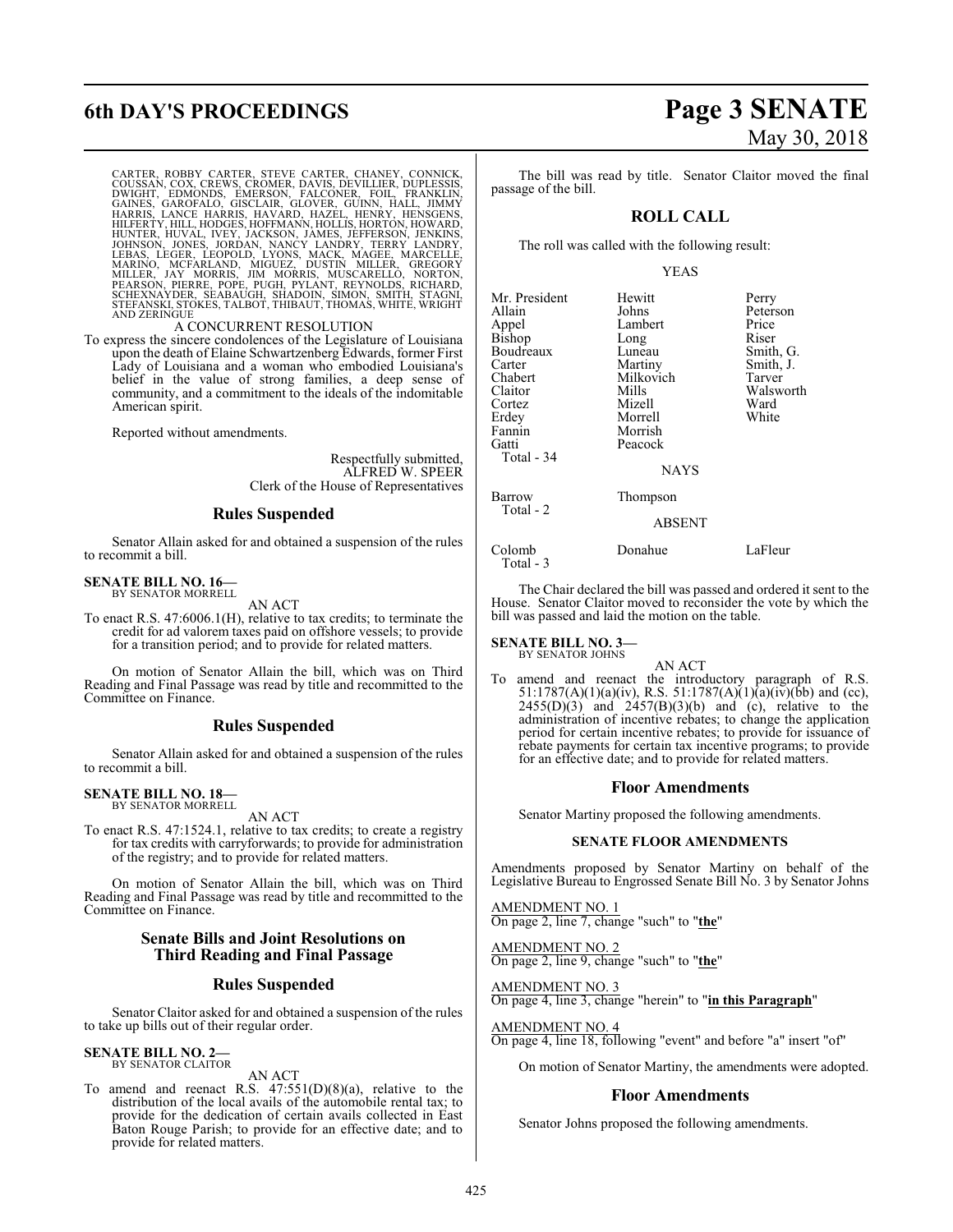# May 30, 2018

#### **SENATE FLOOR AMENDMENTS**

Amendments proposed by Senator Johns to Engrossed Senate Bill No. 3 by Senator Johns

#### AMENDMENT NO. 1

On page 2, at the end of line 4, delete "total"

#### AMENDMENT NO. 2

On page 2, line 5, delete "for rebate in the rebate request" and insert the following: "**that is eligible for rebate at the time of the rebate request after taking into account the limitation provided for in Subparagraph (c) of this Paragraph**"

#### AMENDMENT NO. 3

On page 2, line 10, delete "on the rebate request" and insert the following: "**that is eligible for rebate at the time of the rebate request after taking into account the limitation provided for in Subparagraph (c) of this Paragraph,**"

#### AMENDMENT NO. 4

On page 2, line 11, after "period." insert the following: "**The Department of Revenue shall make additional rebates of sales and use taxes from a rebate request after certification by the Department of Economic Development that additional net new jobs have been created.**"

On motion of Senator Johns, the amendments were adopted.

The bill was read by title. Senator Johns moved the final passage of the amended bill.

### **ROLL CALL**

The roll was called with the following result:

#### YEAS

| Gatti<br>Hewitt<br>Johns<br>Lambert<br>Luneau<br>Martiny<br>Milkovich<br>Mills<br>Mizell<br>Morrell<br>Morrish<br>Peacock | Perry<br>Peterson<br>Price<br>Riser<br>Smith, G.<br>Smith, J.<br>Thompson<br>Walsworth<br>Ward<br>White |
|---------------------------------------------------------------------------------------------------------------------------|---------------------------------------------------------------------------------------------------------|
| <b>NAYS</b>                                                                                                               |                                                                                                         |
|                                                                                                                           |                                                                                                         |

Total - 0

ABSENT

| Colomb    | LaFleur | Tarver |  |
|-----------|---------|--------|--|
| Donahue   | Long    |        |  |
| Total - 5 |         |        |  |

The Chair declared the amended bill was passed, ordered reengrossed and sent to the House. Senator Johns moved to reconsider the vote by which the bill was passed and laid the motion on the table.

## **SENATE BILL NO. 13—**<br>BY SENATOR WARD

#### AN ACT

To enact Subpart D of Part I of Chapter 1 of Subtitle I of Title 39 of the Louisiana Revised Statutes of 1950, to be comprised of R.S. 39:16.1 through 16.12, and to repeal R.S.  $39:6(C)$ , relative to the reporting of expenditures on the state's fiscal transparency website; to provide for the statewide implementation of the enterprise resource planning system; to provide the duties of the

## **Page 4 SENATE 6th DAY'S PROCEEDINGS**

commissioner of administration relative to the information to be accessible on the website; to provide definitions; to provide for the information to be included on the website; to provide that the appropriation acts for the executive, judicial, and legislative branches of government be included on the website; to provide for links to the websites of state agencies, the legislature, the judiciary, and the legislative auditor; to provide relative to the reporting of contracts, expenditures, and incentive expenditures; to provide relative to reporting by the state retirement systems and the state treasurer; to provide for reports and audits to be published on the website; to provide for free public use of the website; to provide for an employment and salary database; to provide for the information which shall be excluded from the website; to provide relative to a schedule for the completion and maintenance of the website; to provide for the reporting of the use of state funds by the recipient of state funds; to provide for audits; to provide relative to the authority of the division of administration to expenditures ofthe legislature or the judiciary; to provide for an effective date; and to provide for related matters.

#### **Floor Amendments**

Senator Martiny sent up floor amendments.

#### **SENATE FLOOR AMENDMENTS**

Amendments proposed by Senator Martiny on behalf of the Legislative Bureau to Engrossed Senate Bill No. 13 by Senator Ward

#### AMENDMENT NO. 1

On page 2, line 11, following "**ascribed**" and before "**them**" insert "**to**"

AMENDMENT NO. 2 On page 6, line 22, following "**shall**" and before "**be**" delete "**only**"

AMENDMENT NO. 3

On page 6, line 23, following "**required**" and before "**for**" insert "**only**"

## AMENDMENT NO. 4

On page 6, line 25, following "**less**" and before "**than**" insert "**often**"

#### AMENDMENT NO. 5

On page 7, line 23, following "**less**" and before "**than**" insert "**often**"

### AMENDMENT NO. 6

On page 9, line 28, change "**who**" to "**which**"

On motion of Senator Martiny, the amendments were adopted.

The bill was read by title. Senator Ward moved the final passage of the amended bill.

#### **ROLL CALL**

The roll was called with the following result:

#### YEAS

| Mr. President | Gatti     | Peacock  |
|---------------|-----------|----------|
| Allain        | Hewitt    | Perry    |
| Appel         | Johns     | Peterson |
| Barrow        | Lambert   | Price    |
| Bishop        | Long      | Riser    |
| Boudreaux     | Luneau    | Smith, G |
| Carter        | Martiny   | Thompso  |
| Chabert       | Milkovich | Walswor  |
| Claitor       | Mills     | Ward     |
| Cortez        | Mizell    | White    |
| Erdey         | Morrell   |          |
| Fannin        | Morrish   |          |
| Total - 34    |           |          |

Smith, G. Thompson Walsworth<br>Ward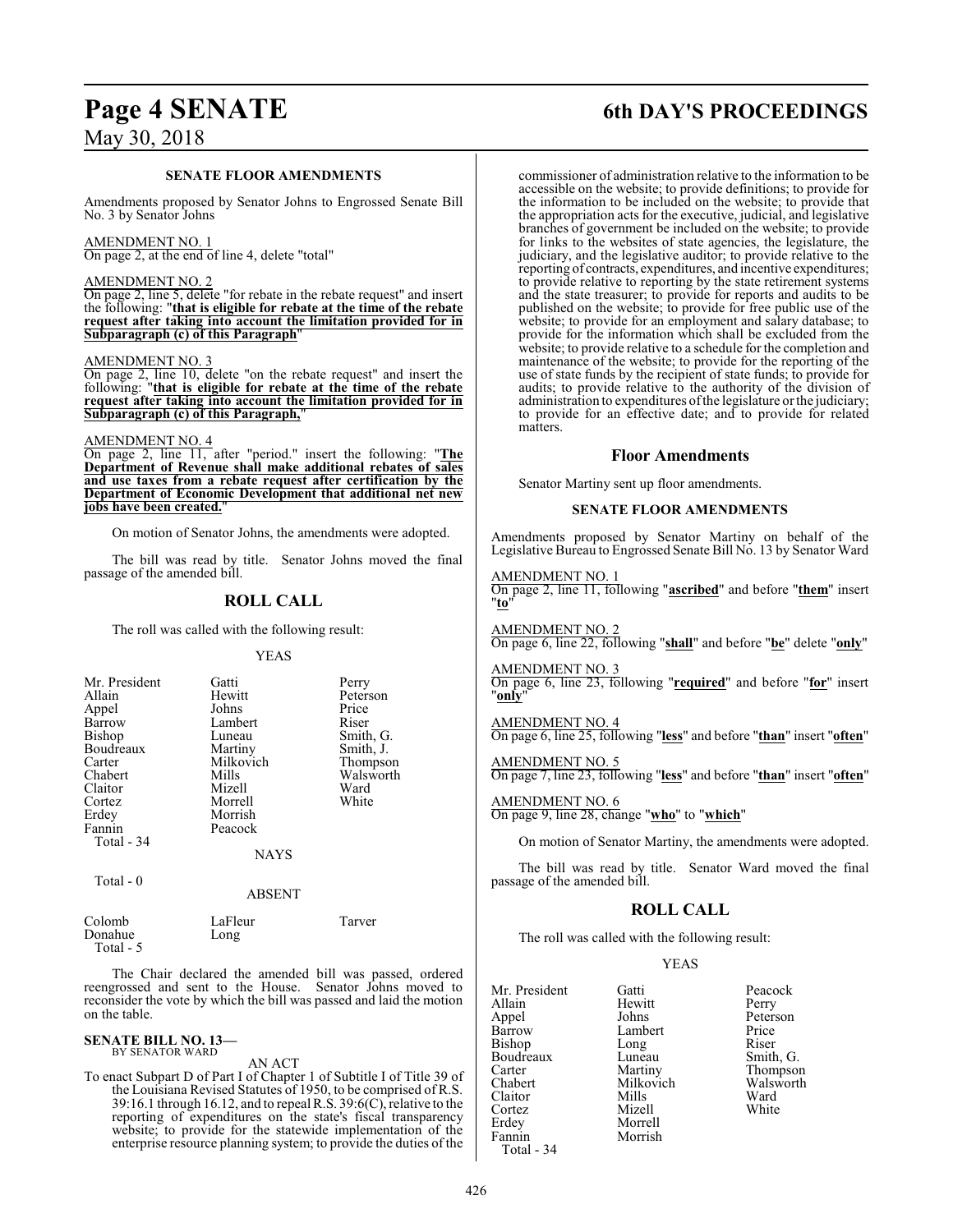## **6th DAY'S PROCEEDINGS Page 5 SENATE**

#### NAYS

| Total - 0                      | <b>ABSENT</b>        |        |
|--------------------------------|----------------------|--------|
| Colomb<br>Donahue<br>Total - 5 | LaFleur<br>Smith, J. | Tarver |

The Chair declared the amended bill was passed, ordered reengrossed and sent to the House. Senator Ward moved to reconsider the vote by which the bill was passed and laid the motion on the table.

#### **SENATE BILL NO. 20—**

BY SENATORS RISER AND HEWITT AN ACT

To amend and reenact R.S. 23:1170(A), 1172(A), 1172.1(C), 1172.2(D), 1178(D), 1291.1(C)(1) and (E), 1310.3(E), and 1310.13, and to repeal R.S. 23:1170(A), 1172(A), 1172.1(C), 1172.2(D), 1178(D), 1291.1(C)(1) and (E), 1310.3(E), and 1310.13 as amended by the Act which originated as Senate Bill No. 400 of the 2018 Regular Session of the Legislature, relative to the Workers' Compensation Administrative Fund in the state treasury; to provide for the dedication, use, investment, and appropriation of monies in the Workers' Compensation Administrative Fund; to provide for an effective date; and to provide for related matters.

#### **Floor Amendments**

Senator Martiny sent up floor amendments.

#### **SENATE FLOOR AMENDMENTS**

Amendments proposed by Senator Martiny on behalf of the Legislative Bureau to Engrossed Senate Bill No. 20 by Senator Riser

AMENDMENT NO. 1 On page 1, line 6, following "to the" and before "Workers' Compensation" insert "Office of"

AMENDMENT NO. 2 On page 1, line 8, following "in the" and before "Workers' Compensation" insert "Office of"

AMENDMENT NO. 3 On page 5, delete line 2 in its entirety

On motion of Senator Martiny, the amendments were adopted.

The bill was read by title. Senator Riser moved the final passage of the amended bill.

#### **ROLL CALL**

The roll was called with the following result:

#### YEAS

| Mr. President | Gatti     | Morrish   |
|---------------|-----------|-----------|
| Allain        | Hewitt    | Peacock   |
| Appel         | Johns     | Perry     |
| Barrow        | Lambert   | Peterson  |
| Boudreaux     | Long      | Price     |
| Carter        | Luneau    | Riser     |
| Chabert       | Martiny   | Smith, G. |
| Claitor       | Milkovich | Thompson  |
| Cortez        | Mills     | Walsworth |
| Erdey         | Mizell    | Ward      |
| Fannin        | Morrell   | White     |
| Total - 33    |           |           |

# May 30, 2018

**NAYS** 

| Total $-0$                     | <b>ABSENT</b>      |                     |
|--------------------------------|--------------------|---------------------|
| Bishop<br>Colomb<br>Total $-6$ | Donahue<br>LaFleur | Smith, J.<br>Tarver |

The Chair declared the amended bill was passed, ordered reengrossed and sent to the House. Senator Riser moved to reconsider the vote by which the bill was passed and laid the motion on the table.

#### **SENATE BILL NO. 19—**

BY SENATOR CARTER AND REPRESENTATIVE GARY CARTER AN ACT

To amend and reenact R.S. 47:481, the introductory paragraph of R.S. 48:196(A), and R.S. 48:197 and to repeal R.S. 48:25.2(D), relative to certain registration and license fees and taxes collected on trucks and trailers; to provide for the collection, deposit, and appropriation of such registration and license fees and taxes collected in certain parishes; to create the Jefferson Parish Maintenance and Improvement Fund; to provide for the deposit, use, and investment of monies in the fund; to provide for the New Orleans Ferry Fund; to repeal the termination date of the New Orleans Ferry Fund; to provide for an effective date; and to provide for related matters.

#### **Floor Amendments**

Senator Martiny sent up floor amendments.

#### **SENATE FLOOR AMENDMENTS**

Amendments proposed by Senator Martiny on behalf of the Legislative Bureau to Engrossed Senate Bill No. 19 by Senator Carter

AMENDMENT NO. 1 On page 2, line 18, following "**Jefferson**" insert "**Parish**"

AMENDMENT NO. 2 On page 3, line 14, following "**Louisiana,**" insert "**and**"

On motion of Senator Martiny, the amendments were adopted.

#### **Floor Amendments**

Senator Carter proposed the following amendments.

#### **SENATE FLOOR AMENDMENTS**

Amendments proposed by Senator Carter to Engrossed Senate Bill No. 19 by Senator Carter

AMENDMENT NO. 1

On page 2, at the end of line 20, insert "and each fiscal year thereafter,"

On motion of Senator Carter, the amendments were adopted.

#### **Floor Amendments**

Senator Carter proposed the following amendments.

#### **SENATE FLOOR AMENDMENTS**

Amendments proposed by Senator Carter to Engrossed Senate Bill No. 19 by Senator Carter

#### AMENDMENT NO. 1

On page 1, line 2, after "To" delete the remainder of the line and insert "enact R.S. 48:196(D)"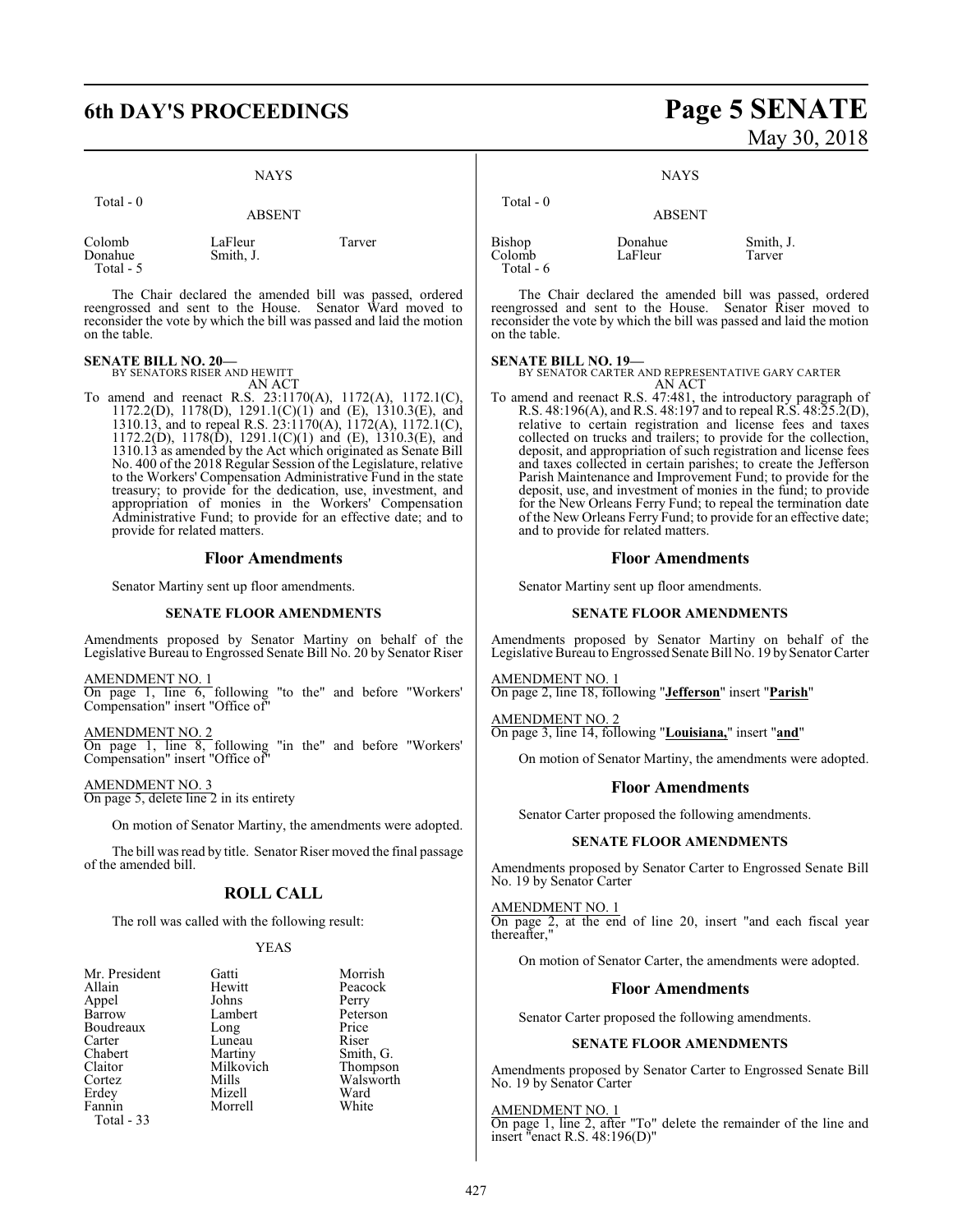## May 30, 2018

AMENDMENT NO. 2 On page 1, line 3, delete "48:197"

AMENDMENT NO. 3 On page 1, line 6, delete "to create the Jefferson Parish Maintenance and Improvement Fund; to"

AMENDMENT NO. 4 On page 1, line 7, delete "provide for the deposit, use, and investment of monies in the fund;"

AMENDMENT NO. 5 On page 1, delete lines 11 through 17

AMENDMENT NO. 6 On page 2, delete line 1

#### AMENDMENT NO. 7

On page 2, line 2, after "Section" change "2" to "1", delete the remainder of the line and insert "R.S. 48:196(D) is hereby enacted to read as follows:" and delete line 3

#### AMENDMENT NO. 8

On page 2, between lines 4 and 5 insert the following: "\* \* \*

**D. Upon the total compensated transfer of all non-federal aid routes in any parish, the Louisiana Department of Transportation shall allow any parish that has accepted all of their non-federal aid routes to direct, within the Louisiana Department of Transportation, up to fifty percent of truck and trailer fees that are deposited into the Transportation Trust fund or into the State Highway Improvement fund, provided funds in the State Highway Improvement fund does not negatively impact bonded funds, the expenditures shall remain for transportation purposes on state transportation routes.**"

AMENDMENT NO. 9 On page 2, delete lines 5 through 29

#### AMENDMENT NO. 10 On page 3, delete lines 1 through 27

AMENDMENT NO. 11 On page 3, line 28, after "Section" change "3" to "2"

## AMENDMENT NO. 12

On page 3, line 29, change "Section 4. Sections 3, 4, and 5" to " Section 3. This Section and Sections 2 and 4"

#### AMENDMENT NO. 13

On page 4, line 6, change "Section 5" to "Section 4" and delete "and  $2$ "

On motion of Senator Carter, the amendments were adopted.

On motion of Senator Carter, the amended bill was read by title and returned to the Calendar, subject to call.

#### **SENATE BILL NO. 10—** BY SENATOR MORRELL

AN ACT

To amend and reenact R.S. 47:297.8(A), relative to individual income tax; to provide for an increase of the earned income tax credit against state tax; to provide for an effective date; and to provide for related matters.

## **Page 6 SENATE 6th DAY'S PROCEEDINGS**

#### **Floor Amendments**

Senator Riser proposed the following amendments.

#### **SENATE FLOOR AMENDMENTS**

Amendments proposed by Senator Riser to Engrossed Senate Bill No. 10 by Senator Morrell

#### AMENDMENT NO. 1

On page 1, line 14, after "2018" insert ", and its applicability shall terminate upon the expiration of any temporary sales tax levied pursuant to R.S. 47:321.1 as amended by an Act of the 2018 Second Extraordinary Session, or levied pursuant to any other provision of law amended or enacted by an Act of the 2018 Second Extraordinary Session of the Legislature of Louisiana"

On motion of Senator Riser, the amendments were adopted.

The bill was read by title. Senator Morrell moved the final passage of the amended bill.

## **ROLL CALL**

The roll was called with the following result:

#### YEAS

| Mr. President | Johns       | Peterson  |
|---------------|-------------|-----------|
| Allain        | LaFleur     | Price     |
| Bishop        | Lambert     | Riser     |
| Boudreaux     | Long        | Smith, G. |
| Carter        | Luneau      | Smith, J. |
| Chabert       | Mills       | Tarver    |
| Claitor       | Mizell      | Thompson  |
| Cortez        | Morrell     | Walsworth |
| Erdev         | Morrish     | Ward      |
| Gatti         | Perry       | White     |
| Total - 30    |             |           |
|               | <b>NAYS</b> |           |
| Appel         | Hewitt      | Peacock   |
| Fannin        | Milkovich   |           |
| Total - 5     |             |           |
|               | ABSENT      |           |
| Barrow        | Donahue     |           |
| Colomb        | Martiny     |           |
| Total - 4     |             |           |

The Chair declared the amended bill was passed, ordered reengrossed and sent to the House. Senator Morrell moved to reconsider the vote by which the bill was passed and laid the motion on the table.

**SENATE BILL NO. 6—** BY SENATOR LUNEAU

AN ACT

To amend and reenact R.S. 51:1787(A)(1)(a)(iv) and (b), 2455(A) and (D)(3),  $2457(B)(3)(b)$  and (c),  $3121(C)(3)(b)(i)$  and (4)(c), and Section 6 of Act No. 126 of the 2015 Regular Session of the Legislature, to enact R.S.  $51:2456(B)(1)(a)(iv)$  and (b)(iv), and to repeal Section 3 of Act No. 126 of the 2015 Regular Session of the Legislature and Section 2 of Act No. 28 of the 2016 First Extraordinary Session of the Legislature, relative to limitations on tax incentive rebate programs; to provide for issuance of rebate payments for certain tax incentive programs; to provide for an effective date; and to provide for related matters.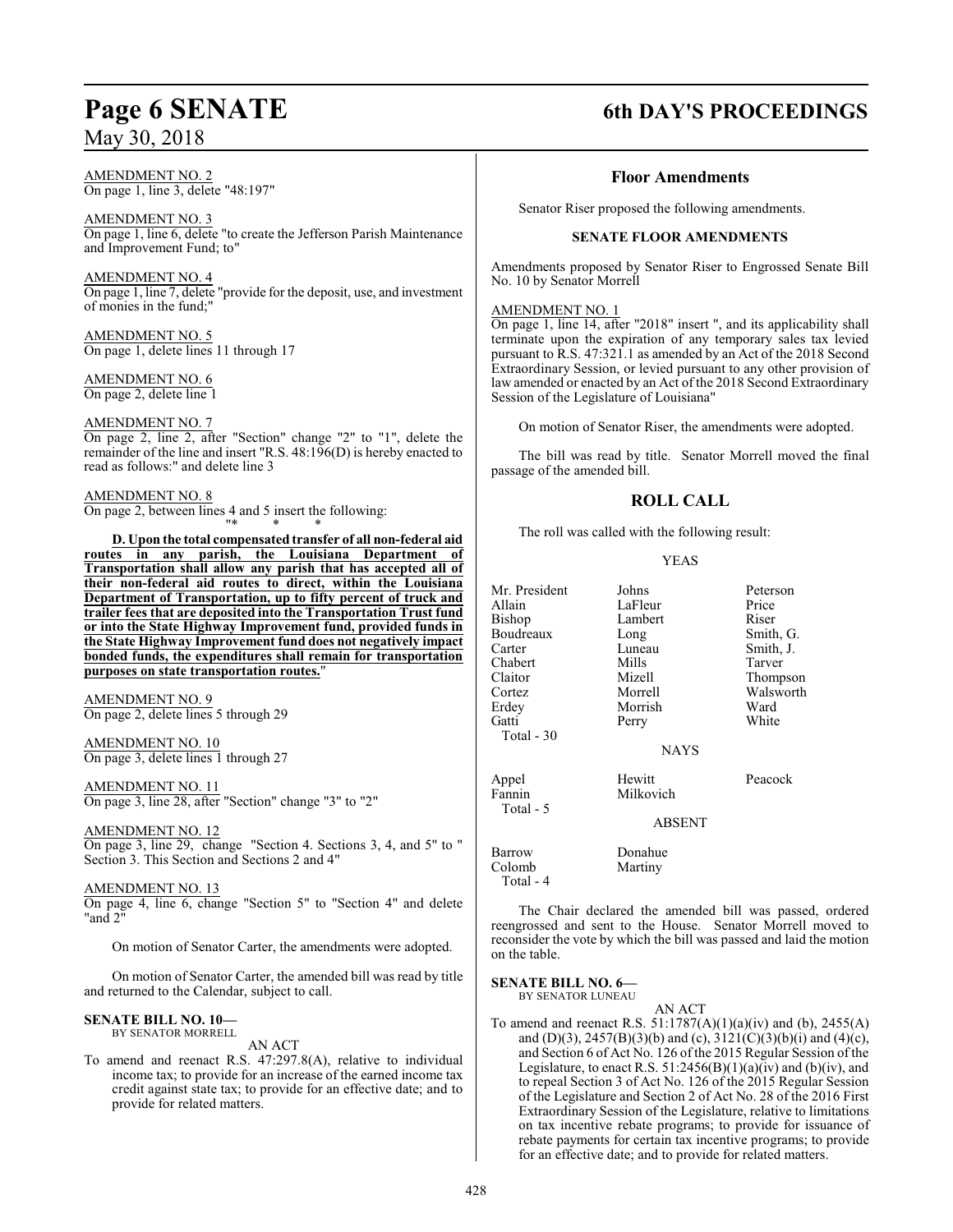# **6th DAY'S PROCEEDINGS Page 7 SENATE**

The bill was read by title. Senator Luneau moved the final passage of the bill.

#### **ROLL CALL**

The roll was called with the following result:

#### YEAS

| Mr. President<br>Barrow<br>Bishop<br>Boudreaux<br>Carter<br>Fannin<br>Gatti<br>Total - 20 | LaFleur<br>Luneau<br>Martiny<br>Milkovich<br>Mills<br>Morrell<br>Peterson<br><b>NAYS</b> | Price<br>Smith, G.<br>Smith, J.<br>Tarver<br>Thompson<br>Ward |
|-------------------------------------------------------------------------------------------|------------------------------------------------------------------------------------------|---------------------------------------------------------------|
|                                                                                           |                                                                                          |                                                               |

Allain Hewitt Peacock<br>
Appel Johns Perry Appel  $Johns$  Perry<br>Chabert Lambert Riser Chabert Lambert<br>Claitor Long Claitor Long Walsworth<br>
Cortez Mizell White<br>
White Cortez Mizell<br>Erdey Morris Total - 17

#### ABSENT

#### Colomb Donahue

Morrish

Total - 2

The Chair declared the bill was passed and ordered it sent to the House. Senator Luneau moved to reconsider the vote by which the bill was passed and laid the motion on the table.

## **SENATE BILL NO. 8—** BY SENATOR MORRELL

AN ACT

To amend and reenact R.S.  $47:339(A)(2)$  and  $(B)(2)$  and to enact R.S. 47:301(4)(m), relative to sales tax administration; to provide a definition of dealer for purposes of the sales tax on remote sales; to provide for an effective date; and to provide for related matters.

#### **Floor Amendments**

Senator Martiny sent up floor amendments.

#### **SENATE FLOOR AMENDMENTS**

Amendments proposed by Senator Martiny on behalf of the Legislative Bureau to Engrossed Senate Bill No. 8 by Senator Morrell

AMENDMENT NO. 1 On page 1, line 2, change " $(B)(2)$ " to " $(B)(3)$ "

AMENDMENT NO. 2 On page 1, line 7, change " $(B)(2)$ " to " $(B)(3)$ "

On motion of Senator Martiny, the amendments were adopted.

The bill was read by title. Senator Morrell moved the final passage of the amended bill.

#### **ROLL CALL**

The roll was called with the following result:

#### YEAS

| Mr. President | Hewitt  | Perry |
|---------------|---------|-------|
| Allain        | Johns   | Peter |
| Appel         | LaFleur | Price |
| Barrow        | Lambert | Riser |

Johns Peterson<br>LaFleur Price LaFleur Price<br>Lambert Riser Lambert

May 30, 2018

Bishop Long Smith, G.<br>Boudreaux Luneau Smith, J. Boudreaux Luneau Smith,<br>Carter Martiny Tarver Carter **Martiny** Tarver<br>
Chabert Milkovich Thompson Chabert Milkovich<br>Claitor Mills Claitor Mills Walsworth<br>
Cortez Mizell Ward Cortez Mizell Ward Morrell Fannin Morrish Peacock Total - 37 **NAYS**  Total - 0 ABSENT Colomb Donahue Total - 2

The Chair declared the amended bill was passed, ordered reengrossed and sent to the House. Senator Morrell moved to reconsider the vote by which the bill was passed and laid the motion on the table.

#### **Rules Suspended**

#### **Senate Bills and Joint Resolutions on Third Reading and Final Passage, Subject to Call**

#### **Called from the Calendar**

Senator Carter asked that Senate Bill No. 19 be called from the Calendar.

**SENATE BILL NO. 19—** BY SENATOR CARTER AND REPRESENTATIVE GARY CARTER AN ACT

To amend and reenact R.S. 47:481, the introductory paragraph of R.S. 48:196(A), and R.S. 48:197 and to repeal R.S. 48:25.2(D), relative to certain registration and license fees and taxes collected on trucks and trailers; to provide for the collection, deposit, and appropriation of such registration and license fees and taxes collected in certain parishes; to create the Jefferson Parish Maintenance and Improvement Fund; to provide for the deposit, use, and investment of monies in the fund; to provide for the New Orleans Ferry Fund; to repeal the termination date of the New Orleans Ferry Fund; to provide for an effective date; and to provide for related matters.

#### **Floor Amendments**

Senator Carter proposed the following amendments.

#### **SENATE FLOOR AMENDMENTS**

Amendments proposed by Senator Carter to Engrossed Senate Bill No. 19 by Senator Carter

#### AMENDMENT NO. 1

Delete the set of Senate Floor Amendments (SFASB19 BENTONJ 168) proposed by Senator Carter and adopted by the Senate on May 30, 2018.

#### AMENDMENT NO. 2

Delete the set of Senate Floor Amendments (SFLBSB19 ELLISB 143) proposed by Senator Martiny and adopted by the Senate on May 30, 2018.

#### AMENDMENT NO. 3

Delete the set of Senate Floor Amendments (SFBNSB19 GUILLOTJ 153) proposed by Senator Carter and adopted by the Senate on May 30, 2018.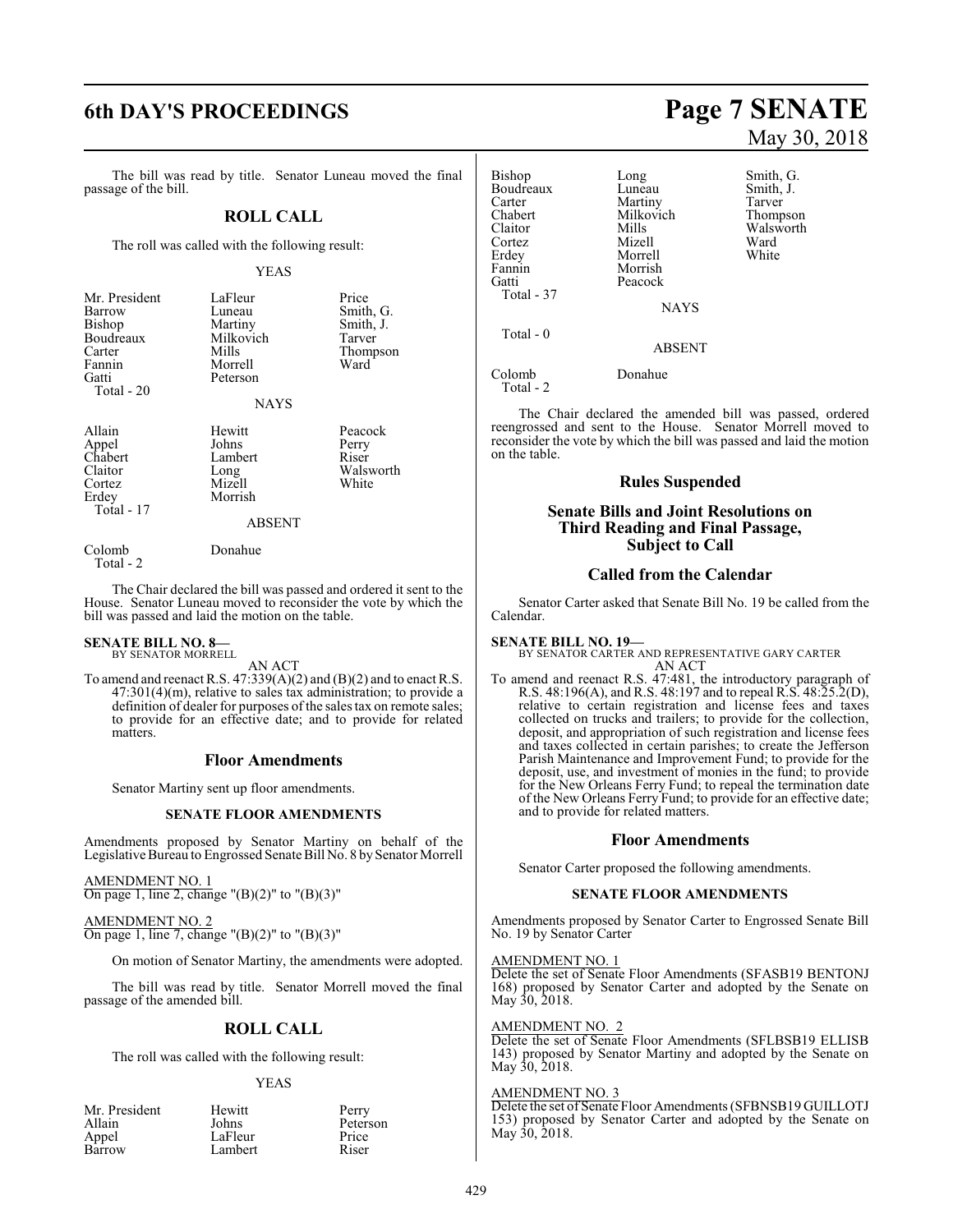## May 30, 2018

#### AMENDMENT NO. 4

On page 1, line 2, after "To" delete the remainder of the line and delete lines 3 through 9 and insert the following: "repeal R.S. 48:25.2(D), relative to special treasury funds; to repeal the termination date of the New Orleans Ferry Fund."

#### AMENDMENT NO. 5

On page 1, line 11, after "Section 1." delete the remainder of the line and delete lines 12 through 17 and insert the following: "R.S. 48:25.2(D) is hereby repealed in its entirety."

#### AMENDMENT NO. 6

Delete pages 2 through 4 and insert the following:

"Section 2. This Act shall become effective upon signature by the governor or, if not signed by the governor, upon expiration of the time for bills to become law without signature by the governor, as provided by Article III, Section 18 of the Constitution of Louisiana. If vetoed by the governor and subsequently approved by the legislature, this Act shall become effective on the day following such approval."

On motion of Senator Carter, the amendments were adopted.

The bill was read by title. Senator Carter moved the final passage of the amended bill.

## **ROLL CALL**

The roll was called with the following result:

#### YEAS

| Mr. President | Gatti         | Peacock   |  |
|---------------|---------------|-----------|--|
| Allain        | Hewitt        | Perry     |  |
| Appel         | Johns         | Peterson  |  |
| Barrow        | Lambert       | Price     |  |
| <b>Bishop</b> | Long          | Riser     |  |
| Boudreaux     | Luneau        | Smith, G. |  |
| Carter        | Martiny       | Smith, J. |  |
| Chabert       | Milkovich     | Tarver    |  |
| Claitor       | Mills         | Thompson  |  |
| Cortez        | Mizell        | Walsworth |  |
| Erdey         | Morrell       | Ward      |  |
| Fannin        | Morrish       | White     |  |
| Total - 36    |               |           |  |
|               | <b>NAYS</b>   |           |  |
| Total $-0$    |               |           |  |
|               | <b>ABSENT</b> |           |  |

| Colomb    | Donahue | LaFleur |
|-----------|---------|---------|
| Total - 3 |         |         |
|           |         |         |

The Chair declared the amended bill was passed, ordered reengrossed and sent to the House. Senator Carter moved to reconsider the vote by which the bill was passed and laid the motion on the table.

#### **Rules Suspended**

Senator Hewitt asked for and obtained a suspension of the rules to revert to the Morning Hour.

## **Page 8 SENATE 6th DAY'S PROCEEDINGS**

## **Introduction of Senate Concurrent Resolutions**

**SENATE CONCURRENT RESOLUTION NO. 19—** BY SENATOR MORRISH AND REPRESENTATIVE NANCY LANDRY A CONCURRENT RESOLUTION

To commend Scott M. Richard for his service to the Louisiana School Board Association.

The resolution was read by title and placed on the Calendar for a second reading.

#### **Message from the House**

#### **ASKING CONCURRENCE IN HOUSE BILLS AND JOINT RESOLUTIONS**

May 30, 2018

To the Honorable President and Members of the Senate:

I am directed to inform your honorable body that the House of Representatives has finally passed and asks your concurrence in the following House Bills and Joint Resolutions:

HB No. 5 HB No. 10

Respectfully submitted, ALFRED W. SPEER Clerk of the House of Representatives

#### **House Bills and Joint Resolutions**

Senator Long asked for and obtained a suspension of the rules to read House Bills and Joint Resolutions a first and second time by title and refer them to committee.

#### **HOUSE BILL NO. 5—**

BY REPRESENTATIVES IVEY, GAROFALO, AND STOKES AN ACT

To amend and reenact R.S. 39:6(C) and to enact Subpart F of Part II of Chapter 1 of Subtitle I of Title 39 of the Louisiana Revised Statutes of 1950, to be comprised of R.S. 39:89.1 through 89.3, relative to state expenditure reporting; to provide for the duties of the commissioner of administration; to provide for the establishment and maintenance of the Louisiana Checkbook as a government fiscal transparency website; to provide for the information to be included on the website; to provide for implementation; to provide for an effective date; and to provide for related matters.

The bill was read by title and referred by the President to the Committee on Finance.

#### **HOUSE BILL NO. 10—**

BY REPRESENTATIVES BARRAS AND GAROFALO AN ACT

To amend and reenact R.S. 39:6(C) and to enact Subpart F of Part II of Chapter 1 of Subtitle I of Title 39 of the Louisiana Revised Statutes of 1950, to be comprised of R.S. 39:89.1 through 89.3, relative to state expenditure reporting; to provide for the duties of the commissioner; to provide for the establishment and maintenance ofthe Louisiana Checkbook as a government fiscal transparency website; to provide for the information to be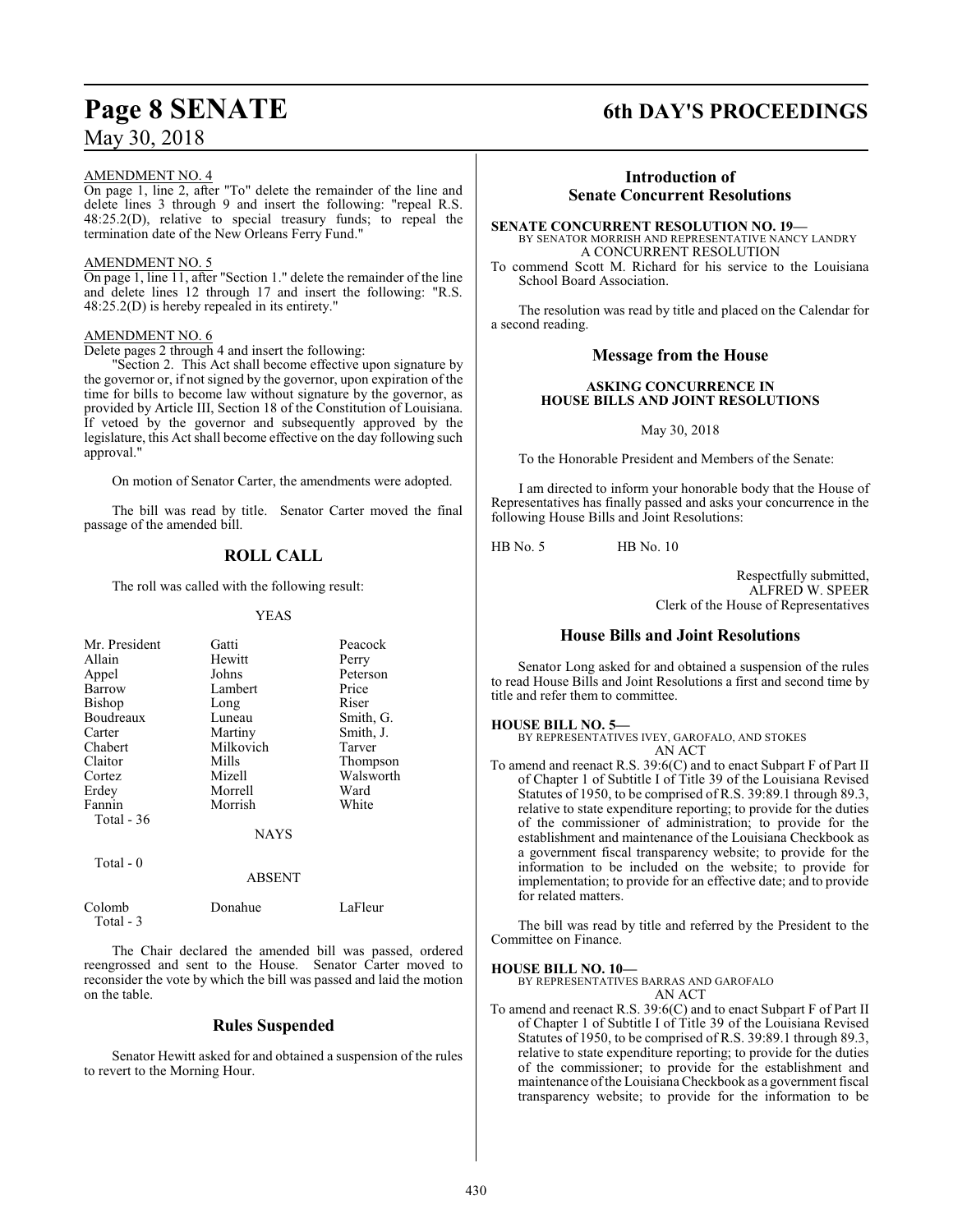# **6th DAY'S PROCEEDINGS Page 9 SENATE**

# May 30, 2018

included on the website; to provide for implementation; to provide for an effective date; and to provide for related matters.

The bill was read by title and referred by the President to the Committee on Finance.

#### **Message from the House**

#### **ASKING CONCURRENCE IN HOUSE CONCURRENT RESOLUTIONS**

May 30, 2018

To the Honorable President and Members of the Senate:

I am directed to inform your honorable body that the House of Representatives has finally passed and asks your concurrence in the following House Concurrent Resolutions:

HCR No. 1

Respectfully submitted, ALFRED W. SPEER Clerk of the House of Representatives

### **House Concurrent Resolutions on First Reading**

#### **HOUSE CONCURRENT RESOLUTION NO. 1—**

BY REPRESENTATIVE IVEY

A CONCURRENT RESOLUTION To urge and request that certain information concerning the unfunded accrued liabilities of the state retirement systems be included in the listing of nondiscretionary expenses contained in the executive budget and supporting document.

The resolution was read by title and placed on the Calendar for a second reading.

#### **Privileged Report of the Committee on Senate and Governmental Affairs**

### **ENROLLMENTS**

Senator Peterson, Chairman on behalf of the Committee on Senate and Governmental Affairs, submitted the following report:

May 30, 2018

To the President and Members of the Senate:

I am directed by your Committee on Senate and Governmental Affairs to submit the following report:

The following Senate Concurrent Resolutions have been properly enrolled:

#### **SENATE CONCURRENT RESOLUTION NO. 10—**

BY SENATOR MORRELL AND REPRESENTATIVE LEGER A CONCURRENT RESOLUTION

To express the sincere condolences of the Legislature of Louisiana upon the passing of an exceptional public servant and friend, Clare Jupiter, former Orleans Parish Civil District Court Judge.

**SENATE CONCURRENT RESOLUTION NO. 11—** BY SENATOR LONG AND REPRESENTATIVE STEVE CARTER A CONCURRENT RESOLUTION

To commend Jerry Simmons on being named to the 2018 Louisiana Sports Hall of Fame Induction Class.

#### **SENATE CONCURRENT RESOLUTION NO. 13—**

BY SENATORS THOMPSON, ALARIO, ALLAIN, APPEL, BARROW,<br>BISHOP, BOUDREAUX, CARTER, CHABERT, CLAITOR, COLOMB,<br>CORTEZ, DONAHUE, ERDEY, FANNIN, GATTI, HEWITT, JOHNS,<br>LAFLEUR, LAMBERT, LONG, LUNEAU, MARTINY, MILKOVICH,<br>MILLS,MIZE PRICE, RISER, GARY SMITH, JOHN SMITH, TARVER, WALSWORTH,<br>WARD AND WHITE AND REPRESENTATIVES ABRAHAM,<br>ABRAMSON, AMEDEE, ANDERS, ARMES, BACALA, BAGLEY,<br>BAGNERIS, BARRAS, BERTHELOT, BILLIOT, BISHOP, BOUIE, BRASS,<br>CHAD BROWN, COUSSAN, COX, CREWS, CROMER, DAVIS, DEVILLIER, DUPLESSIS, DWIGHT, EDMONDS, EMERSON, FALCONER, FOIL, FRANKLIN, GAINES, GAROFALO, GISCLAIR, GLOVER, GUINN, HALL, JIMMY<br>HARRIS, LANCE HARRIS, HAVARD, HAZEL, HENRY, HENSGENS,<br>HILFERTY,HILL,HODGES,HOFFMANN,HOLLIS,HORTON,HOWARD,<br>HUNTER,HUVAL, IVEY, JACKSON, JAMES, JEFFERSON, JENKINS,<br>JOHNS STEFANSKI, STOKES, TALBOT, THIBAUT, THOMAS, WHITE, WRIGHT AND ZERINGUE

#### A CONCURRENT RESOLUTION

To commend Danny Wilson on his forty-fifth service anniversary at AT&T Louisiana.

#### **SENATE CONCURRENT RESOLUTION NO. 15—**

BY SENATORS ALARIO, ALLAIN, APPEL, BARROW, BISHOP,<br>BOUDREAUX, CARTER, CHABERT, CLAITOR, COLOMB, CORTEZ,<br>DONAHUE, ERDEY, FANNIN, GATTI, HEWITT, JOHNS, LAFLEUR,<br>LAMBERT,LONG,LUNEAU,MARTINY,MILKOVICH,MILLS,MIZELL, MORRELL, MORRISH, PEACOCK, PERRY, PETERSON, PRICE, RISER,<br>GARY SMITH, JOHN SMITH, TARVER, THOMPSON, WALSWORTH,<br>WARD AND WHITE AND REPRESENTATIVES ABRAHAM,<br>ABRAMSON, AMEDEE, ANDERS, ARMES, BACALA, BAGLEY,<br>BAGNERIS, BARRAS, COUSSAN, COX, CREWS, CROMER, DAVIS, DEVILLIER, DUPLESSIS,<br>DWIGHT, EDMONDS, EMERSON, FALCONER, FOIL, FRANKLIN,<br>GAINES, GAROFALO, GISCLAIR, GLOVER, GUINN, HALL, JIMMY<br>HARRIS, LANCE HARRIS, HAVARD, HUNTER, HUVAL, IVEY, JACKSON, JAMES, JEFFERSON, JENKINS,<br>JOHNSON, JONES, JORDAN, NANCY LANDRY, TERRY LANDRY,<br>LEBAS, LEGER, LEOPOLD, LYONS, MACK, MAGEE, MARCELLE,<br>MARINO, MCFARLAND, MIGUEZ, DUSTIN MILLER, GREGORY<br>MILLER, JA

#### A CONCURRENT RESOLUTION

To express the sincere condolences of the Legislature of Louisiana upon the death of Dr. Billy A. Cannon Sr.

> Respectfully submitted, KAREN CARTER PETERSON Chairman

The foregoing Senate Concurrent Resolutions were signed by the President of the Senate.

#### **ATTENDANCE ROLL CALL**

#### PRESENT

Hewitt

Appel Johns Peterson

Mr. President Gatti Peacock<br>Allain Hewitt Perry